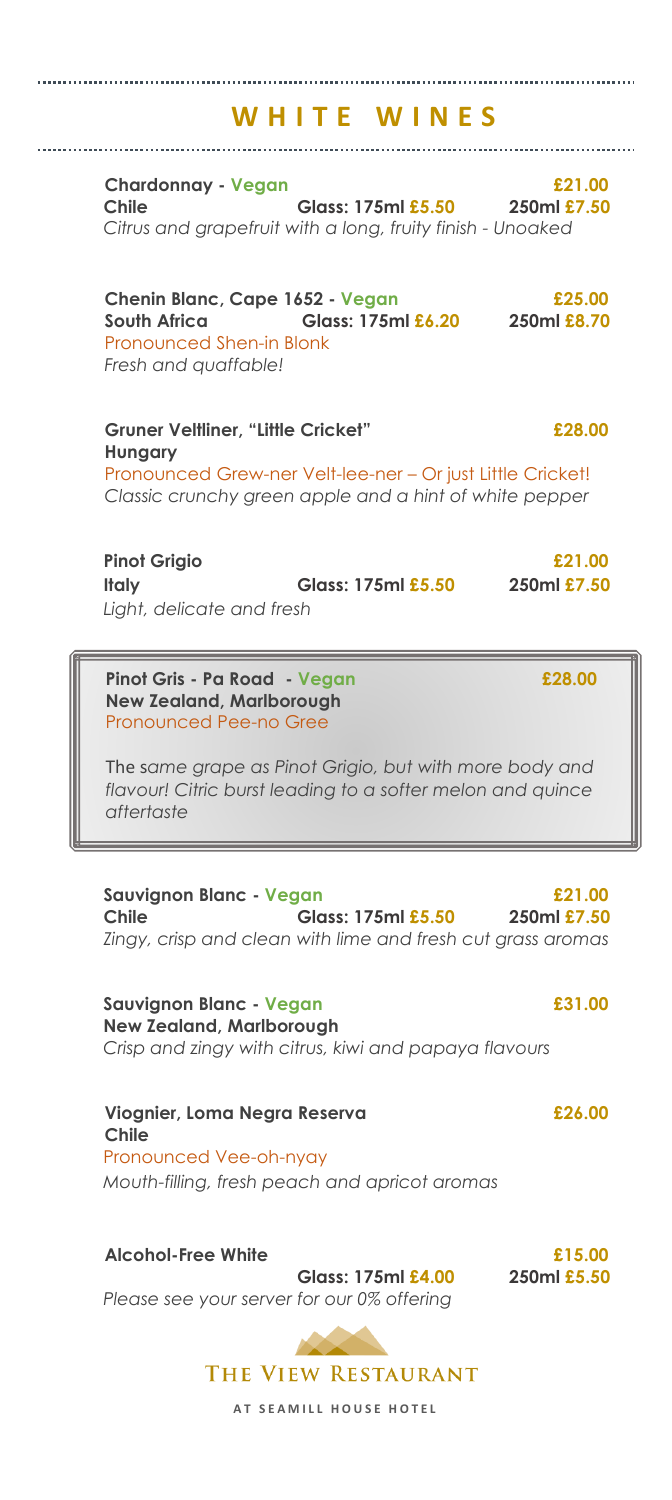# **S P A R K L I N G**

### **House Champagne - Joseph Perrier £55.00** *France* **- Vegan**

*The ORIGINAL yellow label Champagne! Fresh fruity red apple and pear aromas leading to a touch of biscuit*

# **House Prosecco - Vegan £28.00**

*Italy* **Glass: 125ml £6.00**

*Dry style, fresh and soft. Intensely fruity ripe, golden apple*

## **Champagne – Bollinger Special Cuvee £70.00** *France*

*The ever popular and oh so drinkable bubbly! Biscuity nose leads to a rich yet balanced palate*

## **Alcohol-Free "Prosecco" £15.00**

 **125ml £3.50**

*Please see your server for our 0% offering*

# **R O S E W I N E S**

**White Zinfandel - California £22.00 USA Glass : 175ml £5.70 250ml £7.70** *Popular grape with ripe strawberry and watermelon*

**Chateau Routas £29.00 France -** *Coteaux Varios en Provence*

*Pale, dry, crisp and uncomplicated. A beautiful example of classic Provence!*

# **F O R T I F I E D W I N E S**

..........................

Graham's Six Grapes Port **Glass: 50ml £3.50** 

Croft Sherry Glass: 50ml **£3.50** 



**AT SEAMILL HOUSE HOTEL**